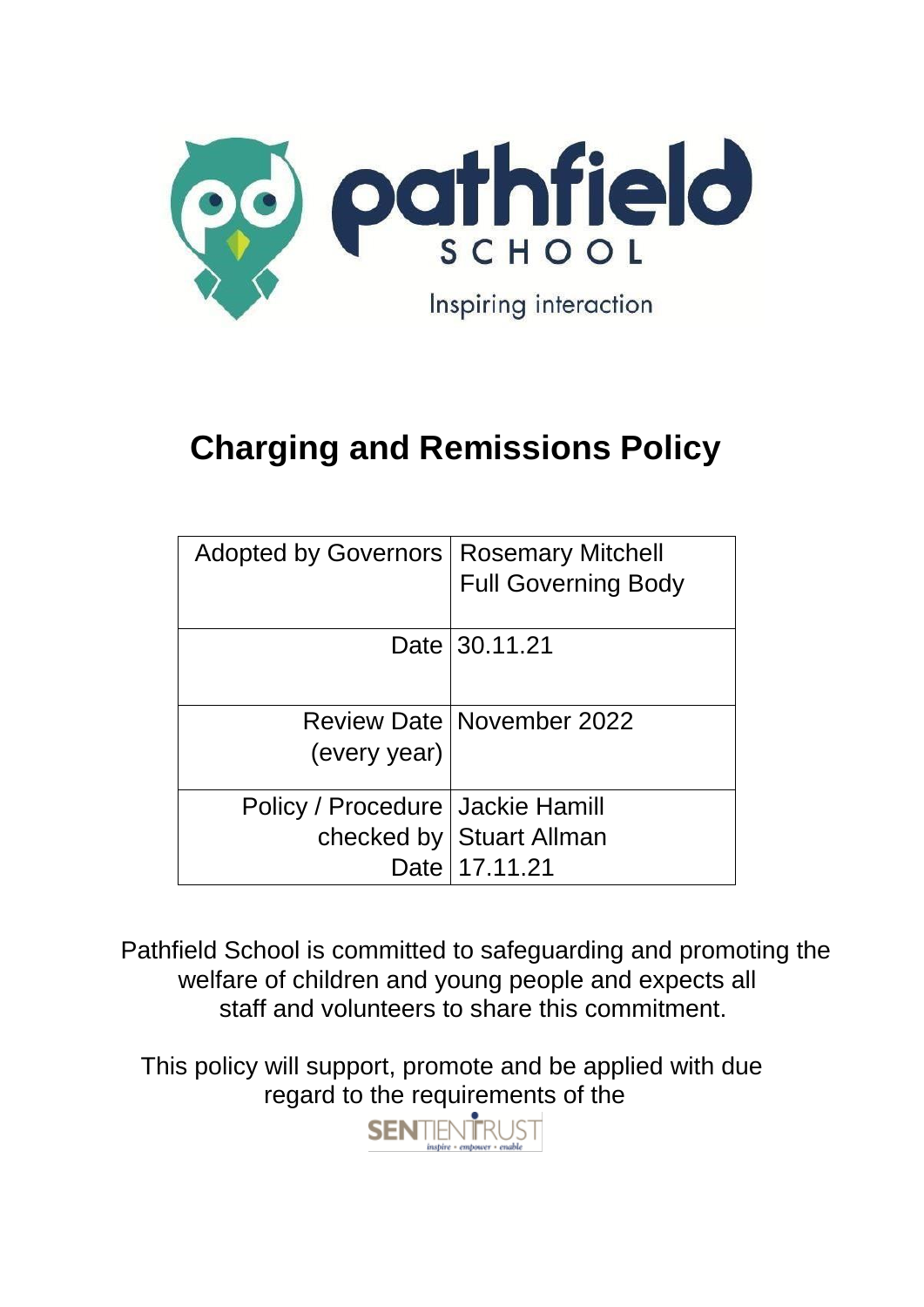

# **Pathfield Charging and Remissions Policy**

| <b>Section</b> | <b>Contents</b>                               | Page           |
|----------------|-----------------------------------------------|----------------|
|                | <b>Equality and Safeguarding Statements</b>   | 2              |
| 2              | Introduction                                  | $\overline{2}$ |
| 3              | Responsibilities                              | 2              |
| 4              | <b>Policy Statement</b>                       | 2              |
| 5              | <b>Voluntary Contributions</b>                | 3              |
| 6              | Optional Activities Outside of the School Day | 3              |
| 7              | <b>Education Partly During School Hours</b>   | 3              |
| 8              | <b>Music Tuition</b>                          | 4              |
| 9              | <b>Residential Trips</b>                      | 4              |
| 10             | Remission                                     | 4              |
| 11             | <b>Calculating Charges</b>                    | 5              |
| 12             | <b>Policy Version</b>                         | 5              |
| 13             | <b>Contacts for Further Information</b>       | 5              |

This Policy describes the circumstances when the parents of children at Pathfield School will be asked to pay for school activities, when they will be asked to make a **voluntary contribution** to costs and when they will not be asked to pay or contribute.

It also describes **Remission**; when costs will be waived for children from low income households.

Text that is *underlined in blue* indicates a link to further information within the document or online. If you don't have access to the internet or have any questions about this Policy, please ask for advice from the school.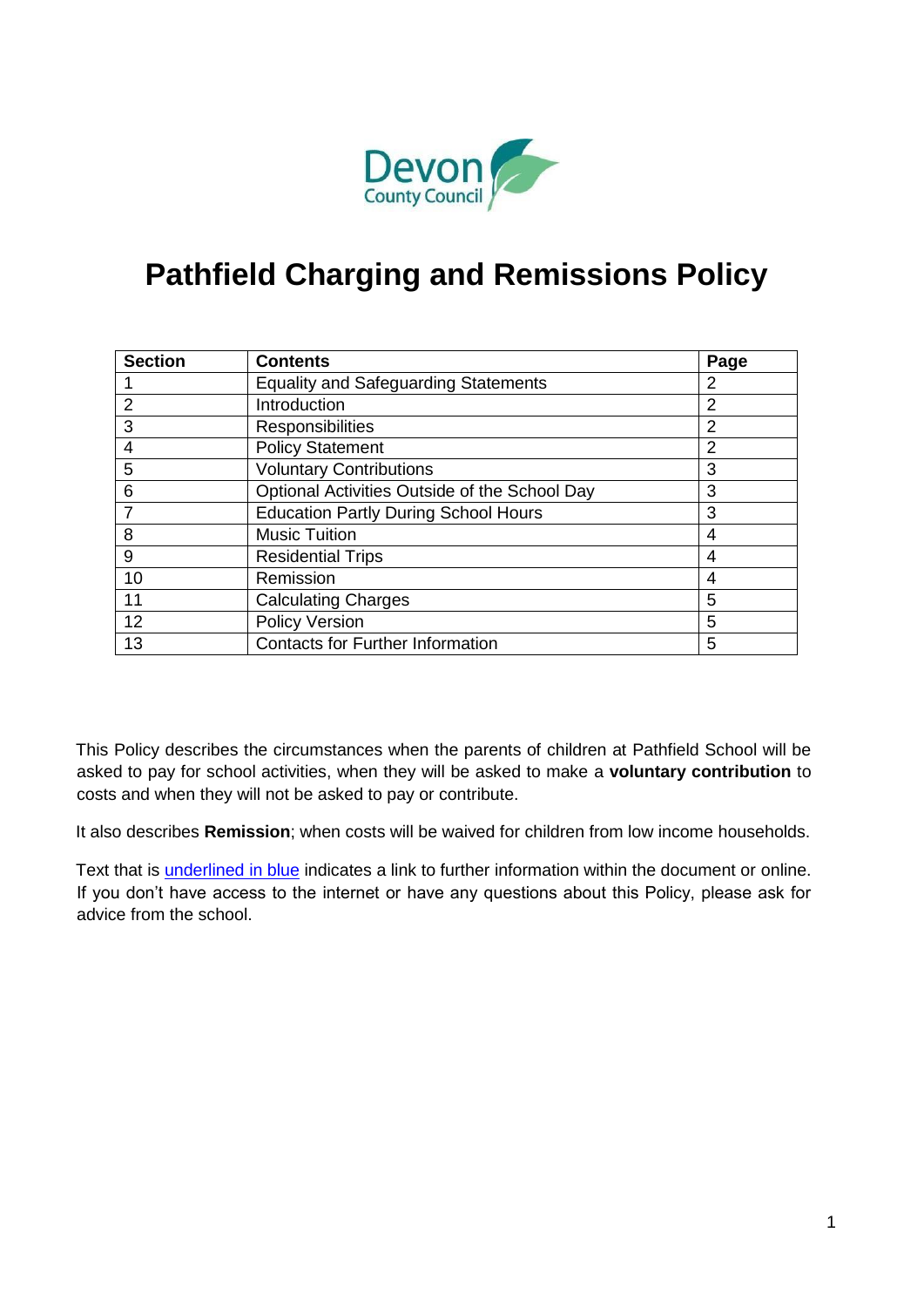# **1 Equality and Safeguarding Statements**

- 1.1 This school and Devon County Council will only commit to policies and practices which will eradicate discrimination and promote equality for all, regardless of age, gender, disability, religion and belief, race and ethnicity and sexual orientation. This policy will be subject to an Impact Assessment which will be integral to all reviews.
- 1.2 We and our partners recognise that safeguarding is everybody's responsibility. Whether their interest is in all young people 'staying safe' in all aspects of our services, or whether they are working in specific areas of vulnerability, all staff will have appropriate training and induction so that they understand their roles and responsibilities and are confident in carrying them out. Settings, schools, children, young people and their parents or carers, or any member of the community should feel secure that they could raise any issues or concerns about the safety or welfare of children and know that they will be listened to and taken seriously. This will be achieved by maintaining an ethos of commitment to safeguarding and promoting the welfare of children and young people. This is supported by a clear child protection policy, appropriate induction and training, briefings on and discussion of relevant factors and refreshed learning in line with current legislation and guidelines.

# **2 Introduction**

2.1 The purpose of the Policy is to ensure that there is clarity over those items which the school will provide free of charge and for those items where there may be charge.

The Policy has been informed by the Department for Education Guidance "*[Charging For](https://www.gov.uk/government/publications/charging-for-school-activities) [School Activities](https://www.gov.uk/government/publications/charging-for-school-activities)*["](https://www.gov.uk/government/publications/charging-for-school-activities) which was last updated in May 2018.

# **3 Responsibilities**

3.1 The Headteacher will ensure that staff are familiar with and correctly apply the policy. The Governors will review the policy from time to time to ensure that it meets with current guidance from the Department for Education.

# **4 Policy Statement**

4.1 All activities that are a part of the National Curriculum**<sup>1</sup>** for compulsory school age children,**<sup>2</sup>** necessary as part of a syllabus for a prescribed public examination that the pupil is being prepared for at school, or part of religious education will be provided free of charge. This includes any materials, equipment, and transport to take pupils between the school and the activity.

**<sup>1</sup>** The national curriculum is a set of subjects and standards used by primary and secondary schools so children learn the same things. It covers what subjects are taught and the standards children should reach in each subject.

**<sup>2</sup>** Children reach compulsory school age on the prescribed day following their 5th birthday (or on their fifth birthday if it falls on a prescribed day). They must be in full time education by the beginning of the term following this. The prescribed days are 31 August, 31 December and 31 March. Children who are of compulsory school age do not have to be in school – they may be Home Educated.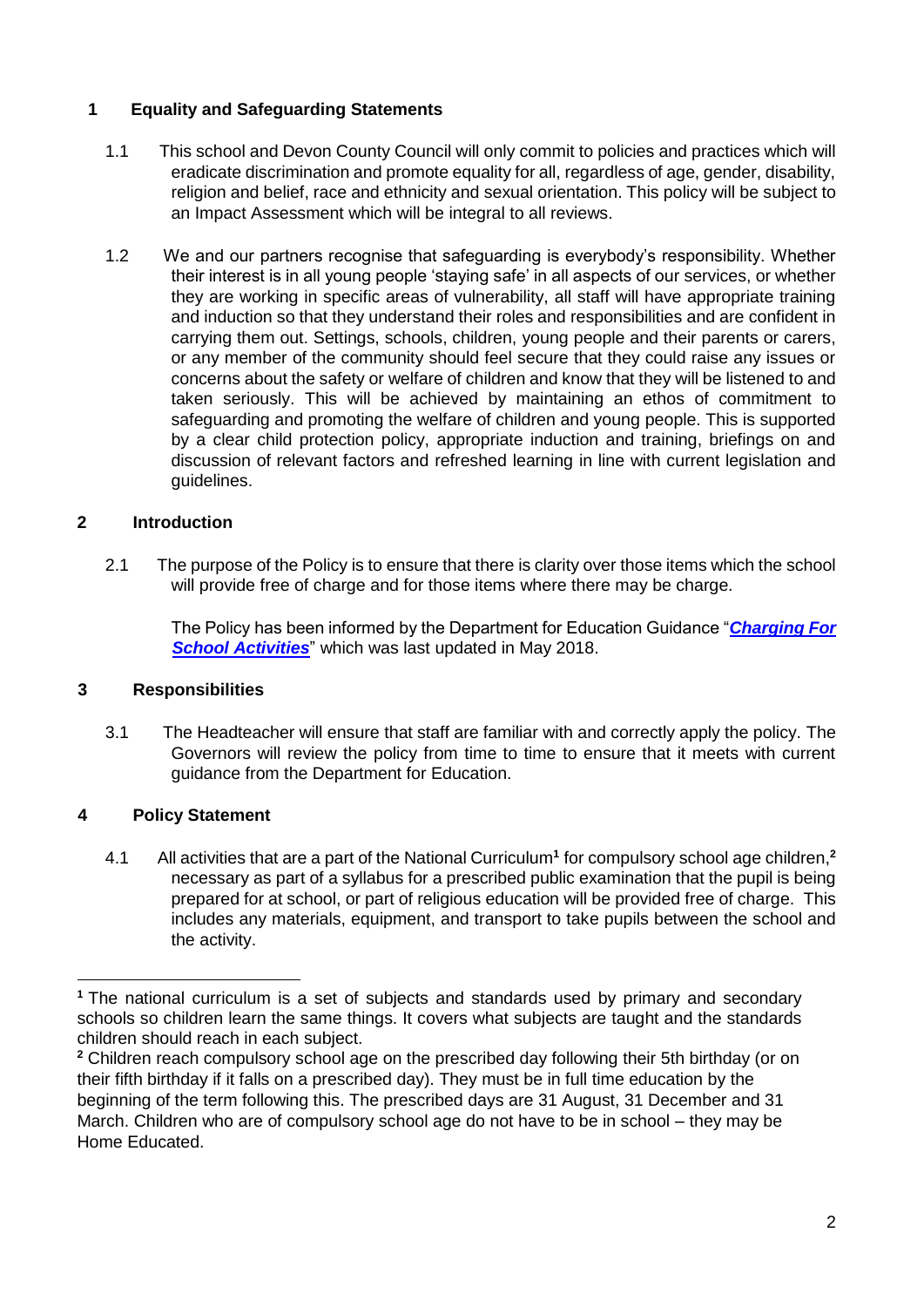We will normally make a charge unless the teaching is an essential part of either the National Curriculum or a public examination syllabus being followed by the pupil(s) at school.

# **5 Voluntary Contributions**

5.1 We will ask parents to make a voluntary contribution towards costs for activities during the school day<sup>3</sup> which entail additional costs (for example school trips). If the activity cannot be funded without voluntary contributions it will be made clear by the Headteacher or teacher in charge of the activity when parents are informed about the plans for the activity. The Headteacher or teacher will also make it clear to parents that there is no obligation to make any contribution.

No pupil will be prevented from participating because his/her parents cannot or will not make a contribution. However, if insufficient funds are available it may be necessary to curtail or cancel activities or trips.

From time to time we may invite a non-school based organisation such as a theatre company to arrange an activity or performance during the school day. Such organisations may wish to charge and in these circumstances the school may ask for a voluntary contribution from parents.

#### **6 Optional activities outside of the school day**

6.1 We will charge for optional, extra activities provided outside of the school day. Such activities are not part of the National Curriculum, part of a syllabus for a prescribed public examination that the pupil is being prepared for at the school or part of religious education. Examples are sports activities, theatre visits and extended day services such as the before and after school club. Charges will be based on the cost incurred less any specific funding received except the before and after school club which will be charged at a commercial rate.

#### **7 Education partly during school hours**

7.1 A charge will only be made for the activity outside school hours if it is not part of the National Curriculum, not part of a syllabus for a prescribed public examination that the pupil is being prepared for at the school and not part of religious education.

#### A) Non-Residential

Where less than 50% of the time spent on activity falls during school hours, it is deemed to have taken place outside school hours.

#### B) Residential

If the number of school sessions taken up by the visit is equal to or greater than 50% of the number of half days spent on the visit, it is deemed to have taken place during school hours (even if some activities take place late in the evening).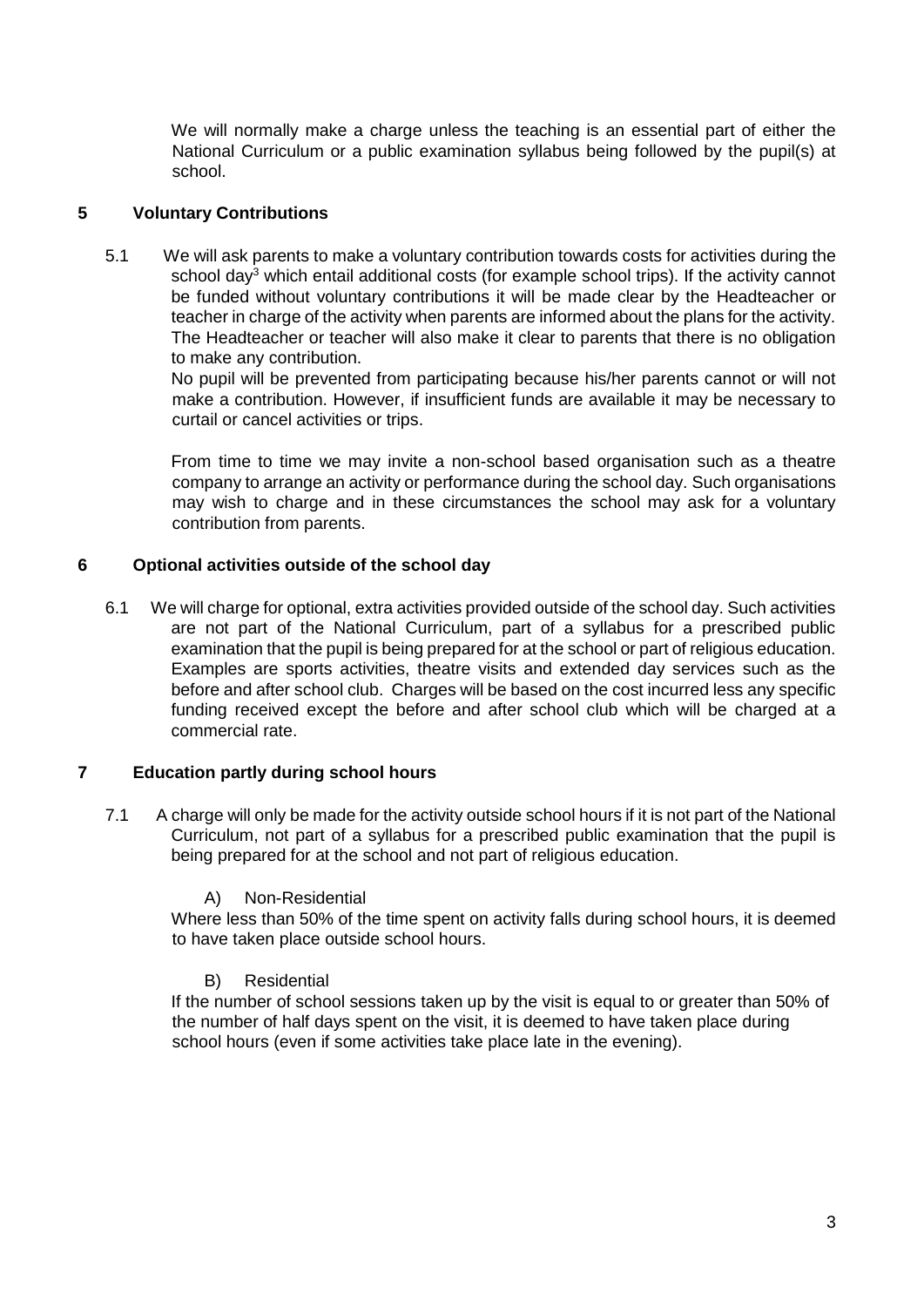#### **8 Music Tuition**

8.1 Charges may be made for teaching either an individual pupil or groups of any appropriate size to play a musical instrument or to sing. Charges may only be made if the teaching is not an essential part of either the National Curriculum or a public examination syllabus being.

#### **9 Residential Trips**

- 9.1 There will be **no charge** for:
	- Education provided on any visit that takes place during school hours:
	- Education provided on any visit that takes place outside school hours if it is: o part of the National Curriculum, or
		- o part of a syllabus for a prescribed public examination that the pupil is being prepared for at the school, or
		- o part of religious education; and
		- o supply teachers to cover for those teachers who are absent from school accompanying pupils on a residential visit.

The school **will charge** for:

• Board and lodging (the charge will not exceed the actual costs).

#### **10 Remission**

- 10.1 When parents are informed about a forthcoming visit, it will be made clear that parents who can prove they are in receipt of any of the following benefits will be exempt from paying the cost of board and lodging:
	- Income Support
	- income-based Jobseeker's Allowance
	- income-related Employment and Support Allowance
	- support under Part VI of the Immigration and Asylum Act 1999
	- the guaranteed element of Pension Credit
	- Child Tax Credit (provided you are not also entitled to Working Tax Credit and have an annual gross income of no more than £16,190)

• Working Tax Credit run-on - paid for 4 weeks after you stop qualifying for Working Tax Credit

• Universal Credit - if you apply on or after 1 April 2018 your household income must be less than £7,400 a year (after tax and not including any benefits you get) (The criteria that entitle families to an exemption from paying for the cost of board & lodging has been aligned with free school meals criteria.)

The Governors have agreed that students who are not covered by the Remission Policy above may be subsidised in accordance with need, as identified by the Headteacher, so that no child is discriminated against. All applications for support/special consideration should be made direct to the Headteacher.